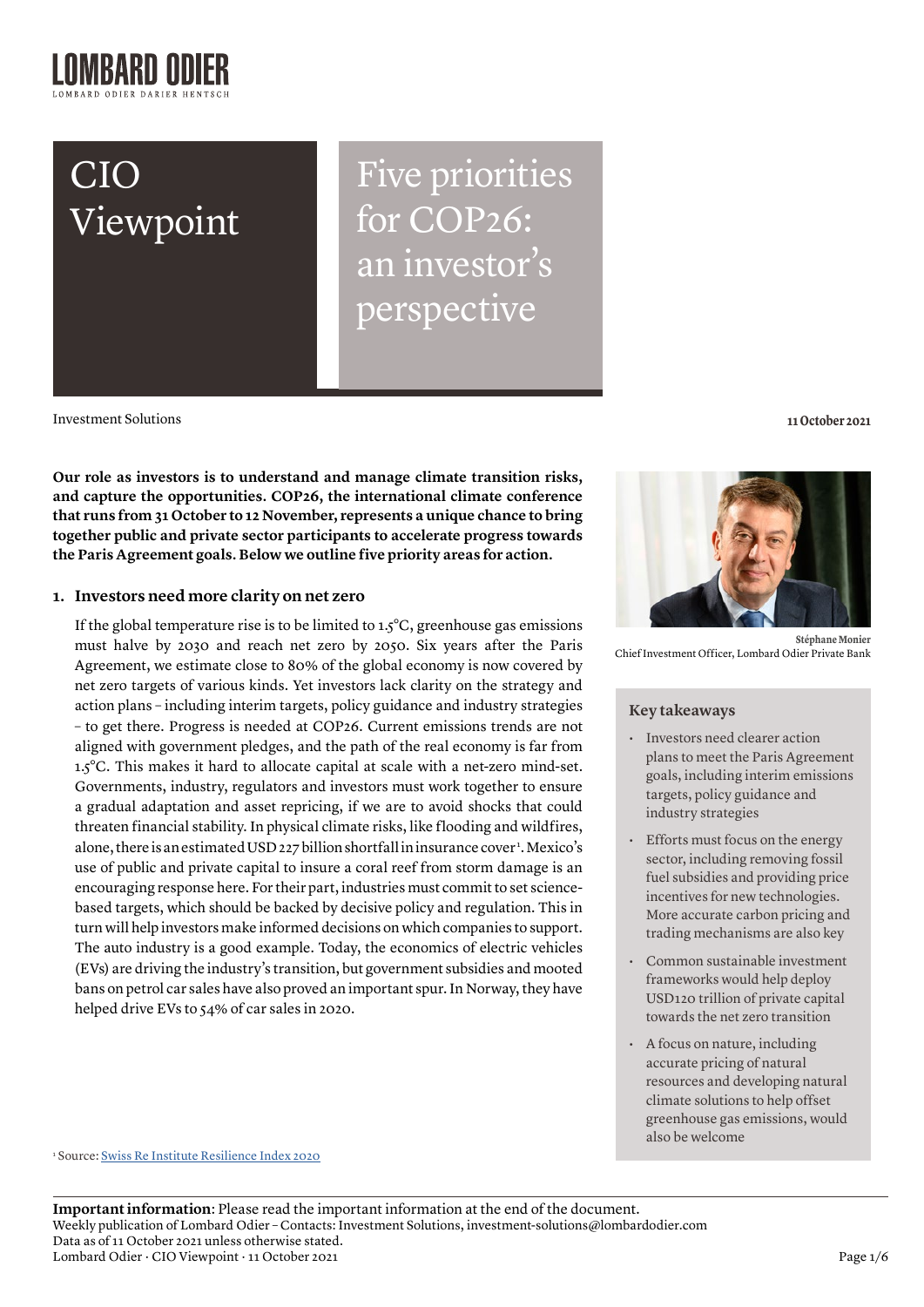## **2. A focus on energy and removing fossil fuel subsidies**

Nowhere is the net zero transition need more acute than in the energy sector. Renewables must supply 90% of global energy by 2050, estimates the International Energy Agency<sup>2</sup>. Yet today fossil fuels supply 84%<sup>3</sup>. Progress is being made – more than a third of global electricity now comes from renewable sources – but changing the dynamics of transport and heating is harder (see charts). Removing fossil fuel subsidies and providing price incentives for new technologies are urgent priorities at COP26. Recent energy price spikes may drive investments in alternatives, but they also demonstrate how destabilising the shift away from fossil fuels could be. In Europe, plans to extend carbon taxes on petrol and heating have met strong opposition from those worried about widening fuel poverty. The energy shift must shield society's most vulnerable, since subsidies often support those on the lowest incomes. Here, public-private partnerships can help finance and de-risk long-term investments, including in green infrastructure, clean hydrogen and energy storage. In the UK, carbon contracts for difference helped develop the renewable energy sector. Meanwhile, central bank stress tests should reveal institutions with high fossil fuel exposure and risk concentration, with credit ratings agencies supporting the transparency. Crucially, investors must fund companies in transitioning industries, not just those in sectors that are already low carbon. Encouragingly, company valuations increasingly reflect their climate credentials. Eight years ago, ExxonMobil was the world's most valuable company. By September 2021, it had fallen to  $35<sup>th</sup>$ , while renewable energy firm NextEraEnergy already briefly surpassed it in 2020.

## **3. Better carbon pricing mechanisms**

COP26 should advocate a fair carbon price, as a crucial mechanism to advance decarbonisation. Today, the IMF estimates that 80% of global emissions are unpriced. National and regional carbon trading mechanisms provide only patchy coverage. China only began carbon trading for selected industries in July 2021, with a carbon price equivalent to around EUR 6.5 per tonne. Prices must be nearer EUR 100 per tonne to begin to meet the Paris Agreement goals, notes the World Bank, and in most scenarios would continue to rise as remaining emissions fall and become more difficult to mitigate. Europe's Emissions Trading System, one of the world's most advanced, still gives away a large number of allowances, notably in aviation. National carbon taxes on imports can help with 'carbon leakage', or pushing carbon-intensive activities offshore, but remain unpopular. In June, the IMF proposed an alternative: an international carbon price floor for a select number of large emitters, with variable rates for 'advanced,' 'high' and 'low' income countries<sup>4</sup>. Higher carbon prices should help incentivise technological innovation, such as the hydrogen economy, and the push towards low-carbon activities. Revenues from carbon trading could be redistributed to help households with energy price increases, and finance climate risk mitigation.

## **Energy still reliant on fossil fuels**

Low carbon sources responsible for over a third of global electricity generation, but just 16% of energy



<sup>2</sup> IEA, [Net Zero by 2050, A Roadmap for the Global Energy Sector](https://www.iea.org/reports/net-zero-by-2050)

<sup>3</sup> Source: BP Statistical Review 2020

4 IMF Staff Climate Note: [Proposal for an International Carbon Price Floor Among Large Emitters](https://www.imf.org/en/Publications/staff-climate-notes/Issues/2021/06/15/Proposal-for-an-International-Carbon-Price-Floor-Among-Large-Emitters-460468)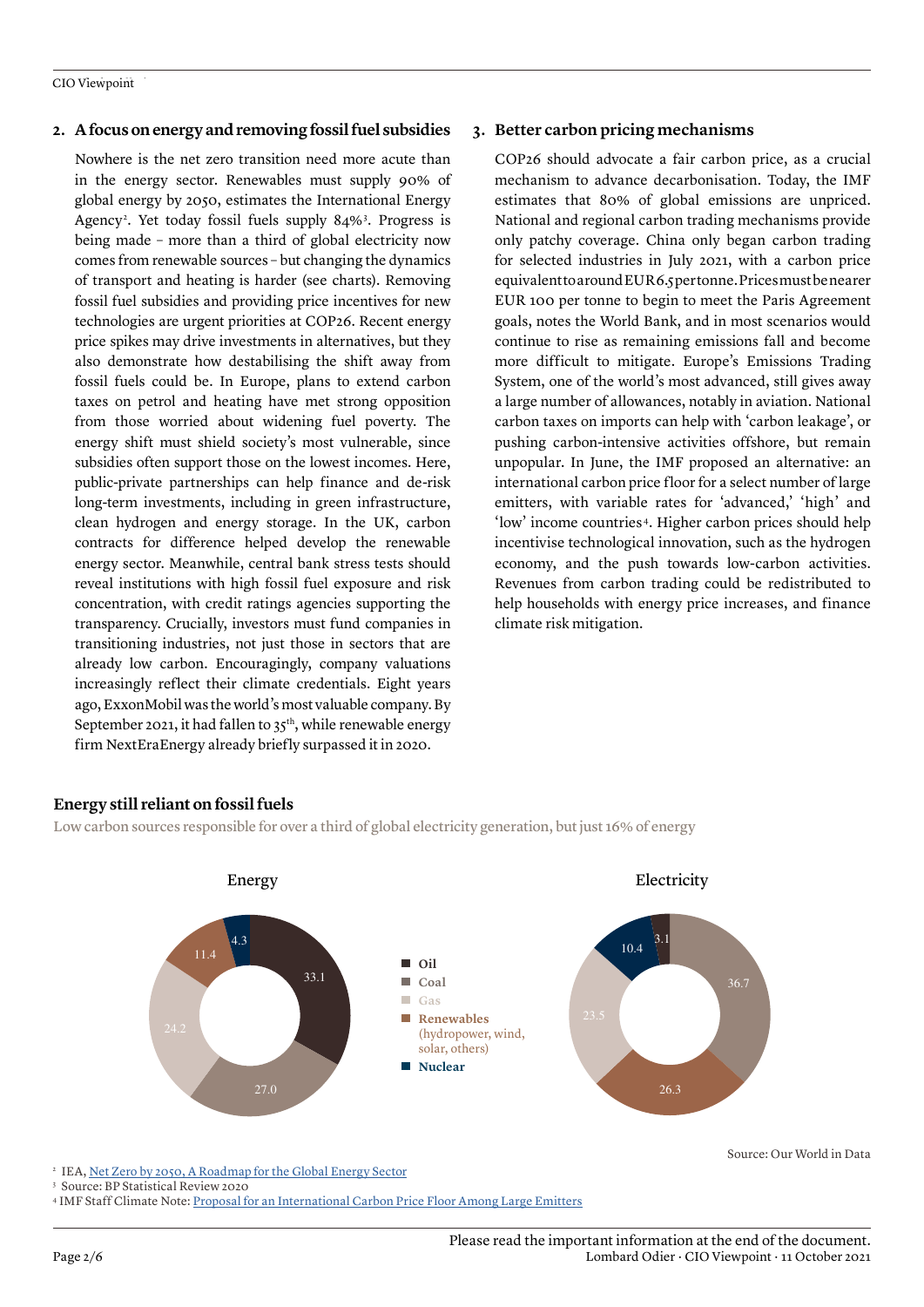## **4. Common investment frameworks, to mobilise private capital**

Signatories to the UN Principles of Responsible Investment represent a hefty USD 120 trillion in capital. Yet there is no single framework for how to invest sustainably, nor to define sustainable financial products. Regulators are trying to standardise the field, via the EU Taxonomy and SFDR (Sustainable Finance Disclosure Regulation) in Europe, but these have limits. Current investment approaches vary from exclusions, to ESG (environmental, social and government) criteria, and wider sustainability measures. At Lombard Odier, we view ESG metrics as a point of departure for assessing companies' historical business practices. In addition, we focus on forward-looking measures that look at business models and assess 'climate value impact' (CVI), or the physical, transition and liability risks that companies face as the climate transition unfolds. Our guiding principle in allocating capital is climate-related financial exposure, not a focus on low carbon companies. Our Implied Temperature Rise (ITR) metrics assess whether companies' decarbonisation strategies are sufficient to maintain global carbon budgets within the limits needed to meet the Paris Agreement goals. We thus seek to invest not only in green solution providers, and companies that are more insulated from the transition, but also in companies in high-emitting, climate-relevant industries that are on credible paths to decarbonise. We call these firms 'ice cubes': they have positive CVI, and will be instrumental in cooling the economy. We seek to avoid 'burning logs,' or high emitting firms with no plans to change: these have negative CVI. This approach builds further on recommendations from the Taskforce on Climate-Related Financial Disclosures<sup>5</sup> (TCFD's) Portfolio Alignment Team that emphasise metrics of portfolio alignment including ITRs. At COP26, we would welcome efforts to adopt these recommendations globally, and to encourage investment firms to work with climate experts to develop and stress-test their models, as we do in-house and via our partnership with Oxford University. Greater standardisation would also help address issues of industry 'greenwashing.' With huge inflows into ESG funds, and investors increasingly questioning underlying methodologies, an erosion of trust represents a big risk – not just for the sector, but also for the climate transition. Transparency and common standards, such as those that the TCFD is seeking to provide, are the obvious solution.

## **5. A focus on nature**

Climate change – the focus of COP26 – is just one of nine, science-based planetary functions that define humanity's 'safe operating environment 6'. We would welcome greater ambition to define clearer road maps, industry targets and investment pathways to address these, including deforestation, biodiversity and ocean acidification. In biodiversity alone, 68% of animal populations have vanished in the past 50 years<sup>7</sup>, with nature loss increasing the transmission of animal borne diseases like Covid-19 and threatening the new drug discovery pipeline (which is mostly derived from nature). COP26 could be an opportunity to discuss how to impose a fair price on using natural resources, and also to further the development of natural climate solutions. These nature-based solutions, including agriculture and forestry, are the most powerful way of capturing the remaining CO2 we will still emit in a net-zero world. Exploring ways to develop these as investment solutions - e.g by selling carbon credits to those looking to offset emissions and using forest as a carbon sink – are an important priority for policymakers, industry and investors alike.

<sup>6</sup> Stockholm Resilience Centre: [The nine planetary boundaries](https://www.stockholmresilience.org/research/planetary-boundaries/the-nine-planetary-boundaries.html)

<sup>5</sup> TCFD: [Measuring Portfolio Alignment: Assessing the position of companies and portfolios on the path to Net Zero](https://www.tcfdhub.org/resource/measuring-portfolio-alignment-assessing-the-position-of-companies-and-portfolios-on-the-path-to-net-zero/)

<sup>7</sup> WWF and Zoological Society of London, [Living Planet Report 2020](https://www.zsl.org/sites/default/files/LPR 2020 Full report.pdf)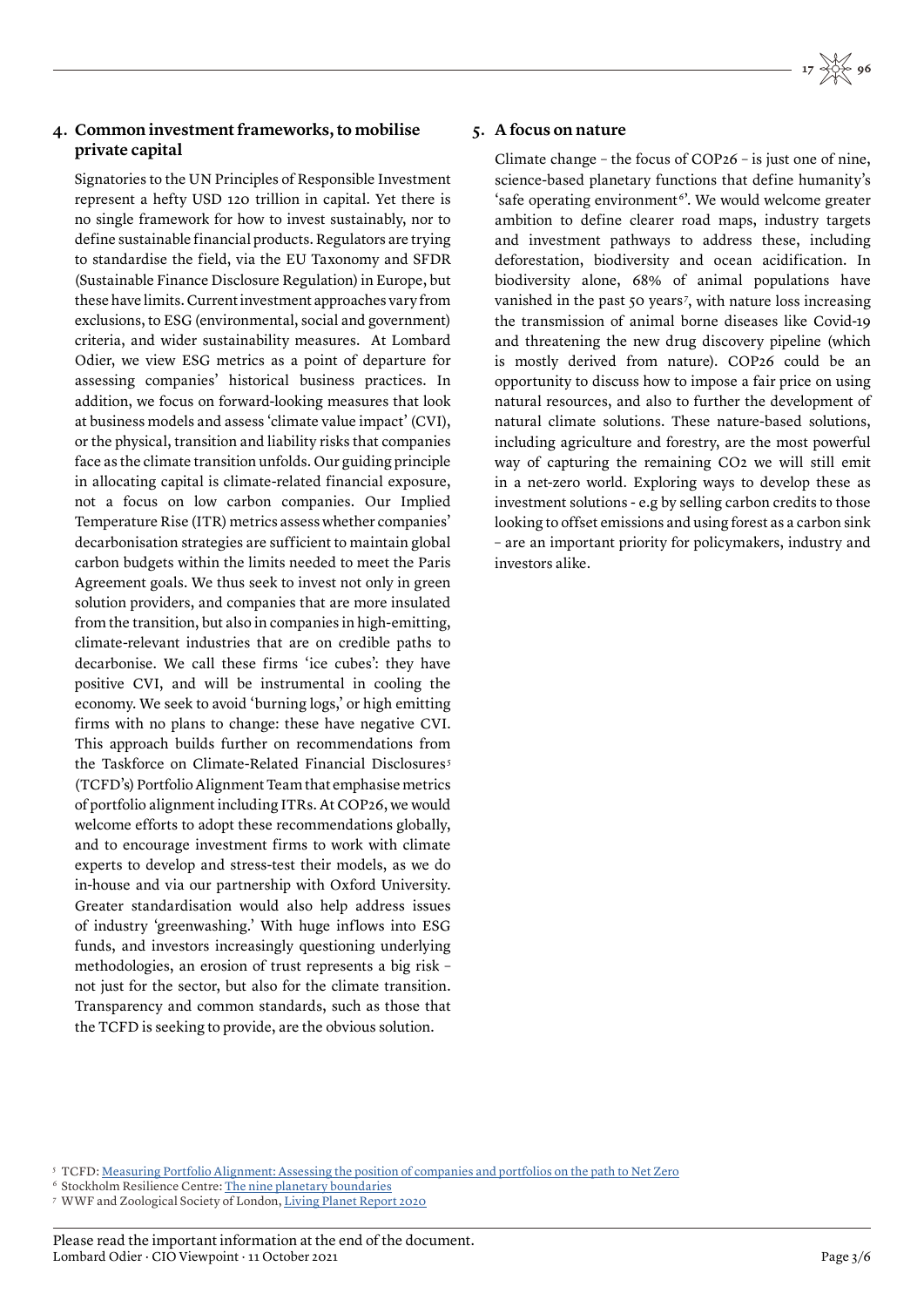### **Important information**

This is a marketing communication issued by Bank Lombard Odier & Co Ltd (hereinafter "Lombard Odier"). It is not intended for distribution, publication, or use in any jurisdiction where such distribution, publication, or use would be unlawful, nor is it aimed at any person or entity to whom it would be unlawful to address such a marketing communication. This marketing communication is provided for information purposes only. It does not constitute an offer or a recommendation to subscribe, purchase, sell or hold any security or financial instrument. It contains the opinions of Lombard Odier, as at the date of issue. **These opinions and the information contained herein do not take into account an individual's specific circumstances, objectives, or needs. No representation is made that any investment or strategy is suitable or appropriate to individual circumstances or that any investment or strategy constitutes personalised investment advice to any investor.** Each investor must make his/her own independent decisions regarding any securities or financial instruments mentioned herein. Tax treatment depends on the individual circumstances of each person and may be subject to change in the future. Lombard Odier does not provide tax advice. Therefore, you must verify the above and all other information provided in the marketing communication or otherwise review it with your external tax advisors. Some investment products and services, including custody, may be subject to legal restrictions or may not be available worldwide on an unrestricted basis. The information and analysis contained herein are based on sources considered reliable. Lombard Odier uses its best effort to ensure the timeliness, accuracy, and comprehensiveness of the information contained in this marketing communication. Nevertheless, all information and opinions as well as the prices, market valuations and calculations indicated herein may change without notice.

**Investments are subject to a variety of risks**. Before entering into any transaction, an investor should consult his/her investment advisor and, where necessary, obtain independent professional advice in respect of risks, as well as any legal, regulatory, credit, tax, and accounting consequences. The investments mentioned in this marketing communication may carry risks that are difficult to quantify and integrate into an investment assessment. In general, products such as equities, bonds, securities lending, forex, or money market instruments bear risks, which are higher in the case of derivative, structured, and private equity products; these are aimed solely at investors who are able to understand their nature and characteristics and to bear their associated risks. On request, Lombard Odier will be pleased to provide investors with more detailed information concerning risks associated with given instruments. **Past performance is no guarantee of current or future returns, and the investor may receive back less than he/she invested**. The value of any investment in a currency other than the base currency of a portfolio is subject to the foreign exchange rates. Exchange rates may fluctuate and adversely affect the value of the investment when it is realised and converted back into the investor's base currency. The liquidity of an investment is subject to supply and demand. Some products may not have a well-established secondary market or in extreme market conditions may be difficult to value, resulting in price volatility and making it difficult to obtain a price to dispose of the asset. **This marketing communication is not issued by the organisational unit of the Bank Lombard Odier & Co Ltd responsible for the production of financial research**, as defined under the Swiss Bankers Association Directives on the Independence of Financial Research. Consequently, it is not prepared in accordance with the provisions of the referred Directives or any other legal requirements designed to promote the independence of the production of financial research. Opinions expressed in this marketing communication may differ from the opinions expressed by other divisions of Lombard Odier, including Bank Lombard Odier & Co Ltd's Research Department. Nevertheless, if opinions from financial analysts belonging to the Research Department are contained herein, such analysts attest that all of the opinions expressed accurately reflect their personal views about any given instruments. In order to ensure their independence, financial analysts are expressly prohibited from owning any securities that belong to the research universe they cover. Lombard Odier may hold positions in securities as referred to in this marketing communication for and on behalf of its clients and/or such securities may be included in the portfolios of investment funds as managed by Lombard Odier or affiliated Group companies. Lombard Odier recognises that conflicts of interest may exist as a consequence of the distribution of financial instruments or products issued and/or managed by entities belonging to the Lombard Odier Group. Lombard Odier has a Conflict of Interests policy to identify and manage such conflicts of interest.

**European Union Members**: This marketing communication has been approved for use by Lombard Odier (Europe) S.A. in Luxembourg and by each of its branches operating in the following territories: **Belgium**: Lombard Odier (Europe) S.A. Luxembourg • Belgium branch; **France**: Lombard Odier (Europe) S.A. • Succursale en France; **Italy**: Lombard Odier (Europe) S.A. • Italian Branch; **Spain**: Lombard Odier (Europe) S.A. • Sucursal en España. Lombard Odier (Europe) S.A. is a credit institution authorised and regulated by the Commission de Surveillance du Secteur Financier (CSSF) in Luxembourg. In addition, this marketing communication has also been approved for use by the following entity domiciled within the European Union: **Spain**: Lombard Odier Gestión (España) S.G.I.I.C., S.A.U., an investment management company authorised and regulated by the Comisión Nacional del Mercado de Valores (CNMV), Spain.

**Hong Kong**: This marketing communication has been approved for use by Lombard Odier (Hong Kong) Limited, a licensed entity regulated and supervised by the Securities and Futures Commission in Hong Kong for the general information of professional investors and other persons in accordance with the Securities and Futures Ordinance (Chapter 571) of the laws of Hong Kong.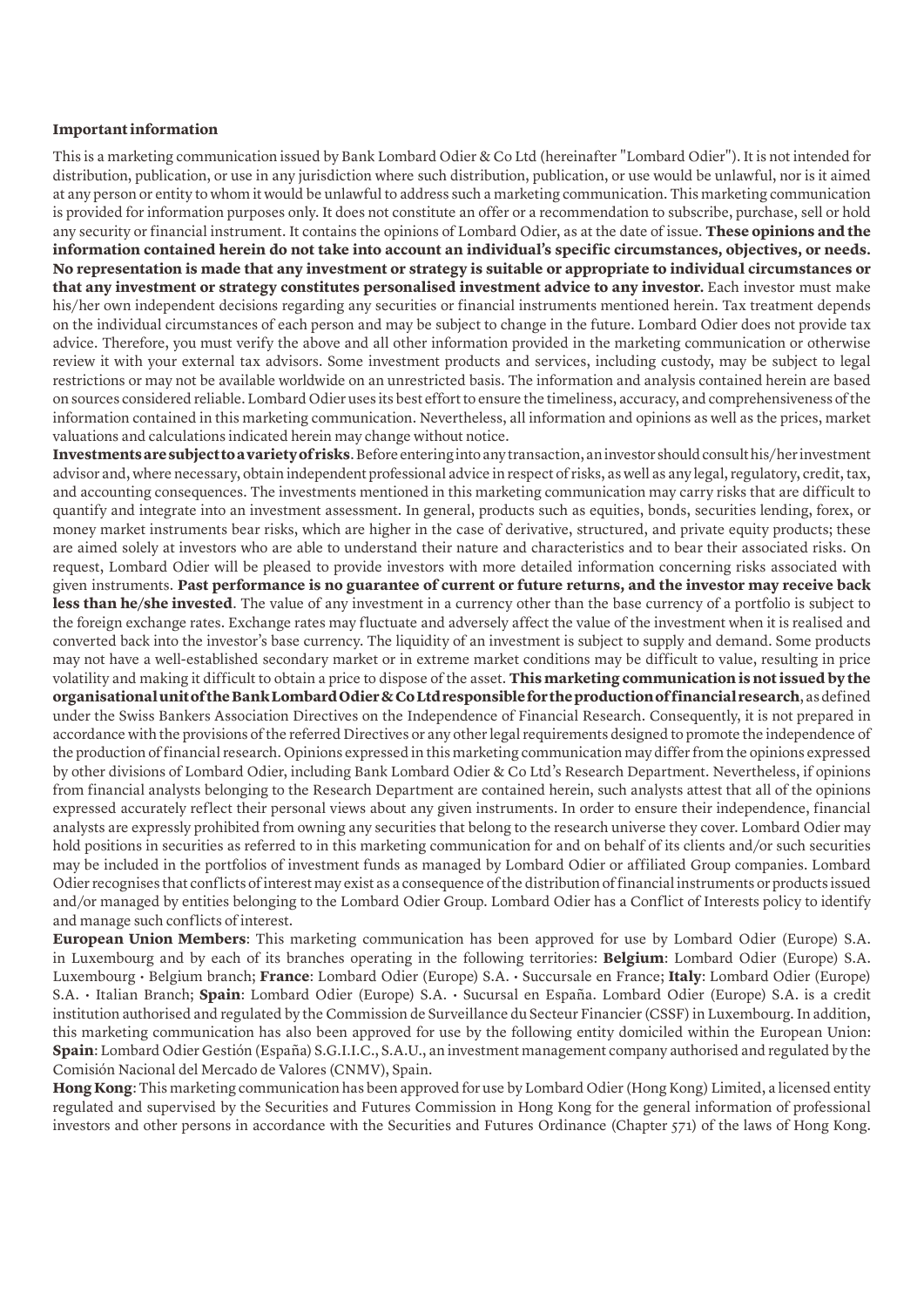**Singapore**: This marketing communication has been approved for use by Lombard Odier (Singapore) Ltd for the general information of accredited investors and other persons in accordance with the conditions specified in Sections 275 and 305 of the Securities and Futures Act (Chapter 289). Recipients in Singapore should contact Lombard Odier (Singapore) Ltd, an exempt financial adviser under the Financial Advisers Act (Chapter 110) and a merchant bank regulated and supervised by the Monetary Authority of Singapore, in respect of any matters arising from, or in connection with this marketing communication. The recipients of this marketing communication represent and warrant that they are accredited investors and other persons as defined in the Securities and Futures Act (Chapter 289). This advertisement has not been reviewed by the Monetary Authority of Singapore.

**Panama**: This marketing communication has been approved for use in Panamá by Lombard Odier (Panamá) Inc., an entity authorised and regulated by the Superintendencia del Mercado de Valores de Panamá. Licensed to operate as an Investment Adviser. Res. SMV No.528-2013.

**Israel**: This marketing communication has been approved for use in Israel by the Israel Representative Office of Bank Lombard Odier & Co Ltd, an entity not supervised by the Supervisor of Banks in the Bank of Israel, but by the Swiss Financial Market Supervisory Authority, which supervises the activities of Bank Lombard Odier & Co Ltd.

**South Africa**: This marketing communication has been approved for use in South Africa by the South Africa Representative Office of Bank Lombard Odier & Co Ltd, an authorised financial services provider Registration number 48505.

**Switzerland**: This marketing communication has been approved for use in Switzerland by Bank Lombard Odier & Co Ltd Geneva, a bank and securities firm authorised and regulated by the Swiss Financial Market Supervisory Authority (FINMA).

**United Kingdom**: This marketing communication has been approved for use in the United Kingdom by Lombard Odier (Europe) S.A. – UK Branch, a bank authorised and regulated by the Commission de Surveillance du Secteur Financier ("CSSF') in Luxembourg and authorised in the UK by the Prudential Regulation Authority ("PRA"). Subject to regulation by the Financial Conduct Authority ("FCA") and limited regulation by the Prudential Regulation Authority. Financial Services Firm Reference Number 597896. **Details about the extent of our authorisation and regulation by the Prudential Regulation Authority and regulation by the Financial Conduct Authority are available from us on request.**

**United States**: Neither this document nor any copy thereof may be sent to, taken into, or distributed in the United States of America, any of its territories or possessions or areas subject to its jurisdiction, or to or for the benefit of a United States Person. For this purpose, the term "United States Person" shall mean any citizen, national or resident of the United States of America, partnership organised or existing in any state, territory or possession of the United States of America, a corporation organised under the laws of the United States or of any state, territory or possession thereof, or any estate or trust that is subject to United States Federal income tax regardless of the source of its income.

This marketing communication may not be reproduced (in whole or in part), transmitted, modified, or used for any public or commercial purpose without the prior written permission of Lombard Odier.

**Data protection:** You may be receiving this communication because you have provided us with your contact details. If this is the case, note that we may process your personal data for direct marketing purposes. If you wish to object to this processing, please address your objection to the Group's Data Protection Officer: Bank Lombard Odier & Co Ltd, Group Data Protection Officer, 11, Rue de la Corraterie, 1204 Geneva, Switzerland. E-Mail: group-dataprotection@lombardodier.com. For more information on Lombard Odier's data protection policy, please refer to www.lombardodier.com/privacy-policy.

© 2021 Bank Lombard Odier & Co Ltd – all rights reserved. *Ref. LOCH/LOESA/LOASIA-MWNPR-en-092021*.